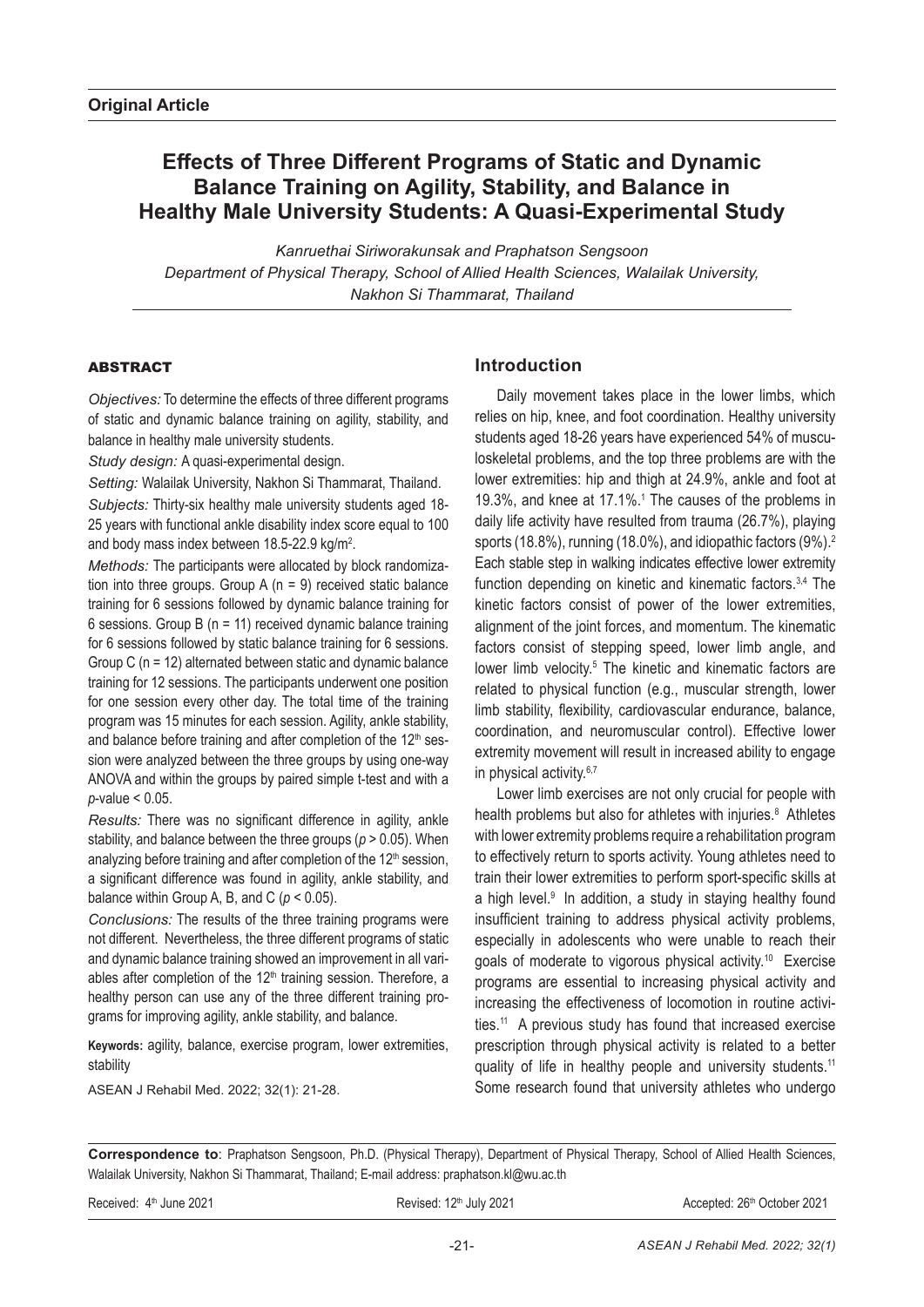physical training can prevent lower limb musculoskeletal problems.9

Previous studies have found that musculoskeletal problems are associated with physical fitness, such as power, speed, flexibility, balance, and agility.<sup>12,13</sup> In addition, the studies have found that balance, agility, and stability are associated.14,15 Balance training can improve agility and stability.16

Static balance training promotes the body's ability to maintain its center of gravity on a support base.<sup>17</sup> Static balance training increases awareness of the joints or joint proprioceptive sense, balance, and muscle onset latency.17,18 In contrast, dynamic balance training promotes the body's ability to maintain its center of gravity on a support base with a constantly changing center of gravity and base.17 Dynamic balance training increases the awareness of joints, strength of tendon muscle and ligaments, kinesthesia joints motion, balance, and coordination.17,19 Both types of training increase agility while playing sports and engaging in various activities that depend on balance.<sup>20</sup> Furthermore, both types of training consist of static and dynamic balance combined with body movements that help work with the neuromuscular, musculoskeletal, and proprioceptive systems; and both trainings reduce the incidence of injuries in the ankle and lower extremities.17,21 Literature reviews have shown that there has not been a study to compare the effects of static and dynamic balance training on agility, stability, and balance. Our pilot study found that static, dynamic, and alternating balance trainings seem to improve agility, stability, and balance. However, the effects of training still need to be investigated further.

The primary purpose of this study was to compare the effects of three different programs (static followed by dynamic balance training, dynamic followed by static balance training, and alternating between static and dynamic balance training) after 12 training sessions to determine their suitability for increasing agility, stability, and balance in a short period. The secondary purpose of this study was to compare the effects before and after the completion of the  $12<sup>th</sup>$  training session within the groups that showed an improvement in the results in our pilot study. The study was conducted among healthy male university student volunteers without a history of musculoskeletal injury.

## **Methods**

### **Study design**

This research was approved for ethical consideration by the Ethics Committee of Human Research, Walailak University. It was performed under the Declaration of Helsinki (Ethic of WUEC No. 14/095). This study was a quasi-experimental design among male students from Walailak University.

### **Participants**

The number of participants in this study was calculated by G-Power Version 3.1.9.4 after the pilot study in a sample of 10 people and by performing testing according to the research procedures. The values of the balance test were used in the calculations because they covered the number of participants of all variables in this study. The mean and standard deviation value of the balance test was 31.25 and 25.10, respectively. The participants were divided into three groups, with 12 persons per group (36 male volunteers).

For the inclusion criteria, the participants had to meet the following requirements: (1) right leg dominance, (2) age between 18-25 years old, (3) body mass index between 18.5-  $22.9 \text{ kg/m}^2$ , and (4) functional ankle disability index (FADI) score equal to 100. The exclusion criteria included the following conditions affecting balance: (1) history of accidents or disorders of the musculoskeletal system, (2) disorders of the nervous system, (3) disorders of the cardiovascular system, (4) disorders of the respiratory system, (5) drinking alcoholic beverages within 24 hours before the test, and (6) taking drugs (e.g., muscle relaxant, antidepressants, and anti-seizure drugs) within 24 hours before the test. The enrollment method is shown in Figure 1.

### **Research equipment**

The research tools included the following: (1) functional ankle disability index (FADI) test, (2) an ankle disk (Physio-Room® Air Stability Wobble Balance, Model AB305107, Physioroom Company, Burnley, UK), (3) a mini trampoline (Contrix® Trampoline, Model 68559, CONTRIX INC., New York, USA), (4) a metal measuring tape, (5) a metronome, (6) six cones, (7) a football, (8) three tripod canes, (9) marking tape, and (10) a stopwatch.

### **Research procedure**

After passing the inclusion-exclusion screening criteria, the volunteers signed an informed consent form and were allocated by block randomization into three groups. Before and after training, stretching was performed to prevent soft tissue injury.

The static balance training program with an ankle disk was divided into six positions and the dynamic balance training program with a mini trampoline was divided into six positions that were arranged from easy to hard. The participants underwent one position for one session every other day. The participants performed 3 repetitions/set within 2 minutes/ repetition, 2 sets/session with 30 seconds of rest between repetitions, and 1 minute of rest between sets. The total time of the training program was 15 minutes for each session.

Group A received static balance training for 6 sessions followed by dynamic balance training for 6 sessions. The training program was arranged as follows: Session 1 practiced Static 1, Session 2 practiced Static 2, Session 3 practiced Static 3, Session 4 practiced Static 4, Session 5 practiced Static 5, Session 6 practiced Static 6, Session 7 practiced Dynamic 1, Session 8 practiced Dynamic 2, Session 9 practiced Dynamic 3, Session 10 practiced Dynamic 4, Session 11 practiced Dynamic 5, and Session 12 practiced Dynamic 6 (Figure 2).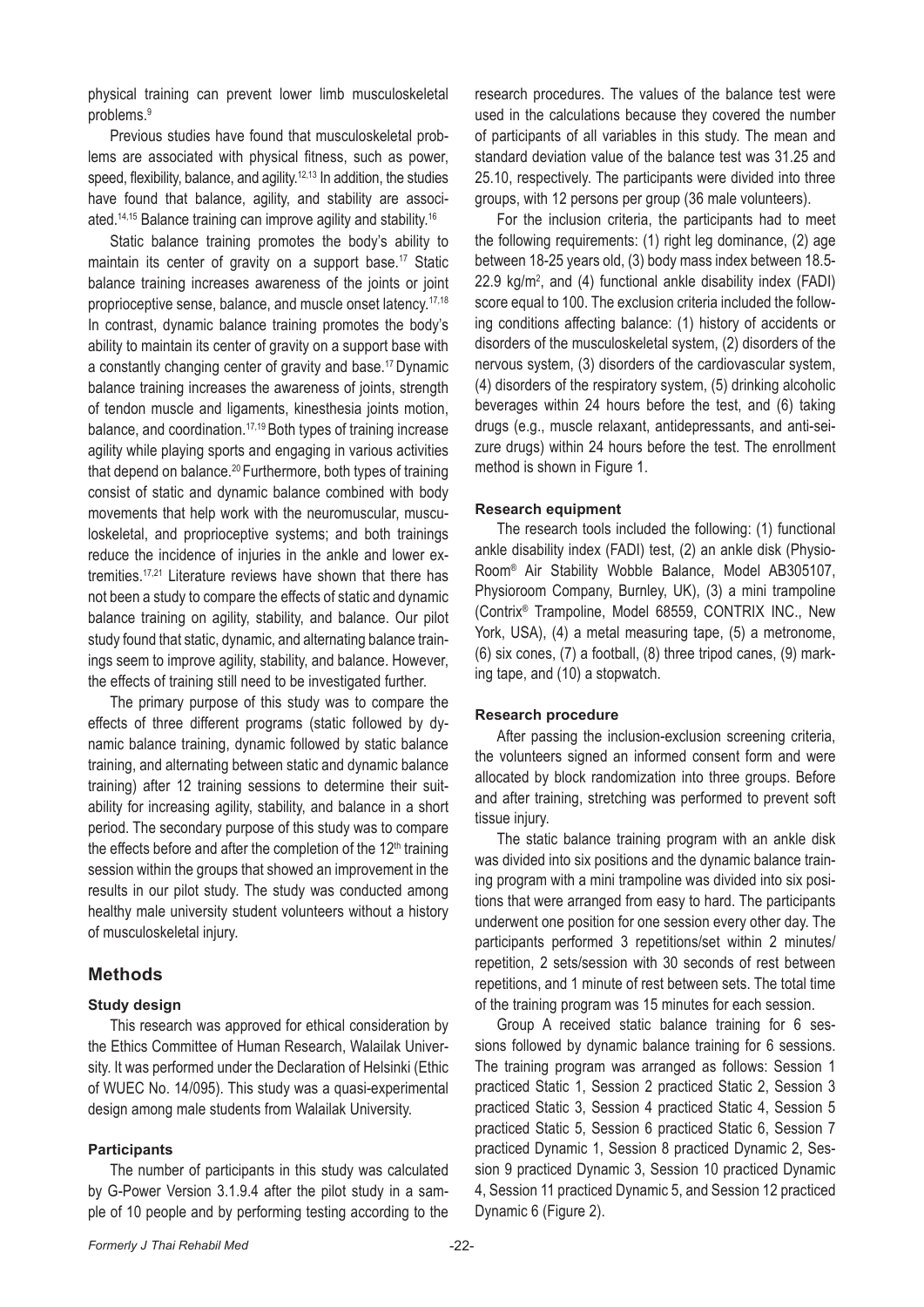

| Number   | Position | <b>Exercise descriptions</b>                                                                                                                                             | Number    | Position | <b>Exercise descriptions</b>                                                                                                                       |
|----------|----------|--------------------------------------------------------------------------------------------------------------------------------------------------------------------------|-----------|----------|----------------------------------------------------------------------------------------------------------------------------------------------------|
| Static 1 |          | Standing with both knees bending and<br>eyes opened                                                                                                                      | Dynamic 1 |          | Standing and reaching out to touch the<br>target outside the base of the support<br>with eyes opened according to a<br>metronome (55 beats/minute) |
| Static 2 |          | Standing with one knee bending and<br>eyes opened                                                                                                                        | Dynamic 2 |          | Jumping and alternating legs to the front<br>and back with eyes opened according to<br>a metronome (55 beats/minute)                               |
| Static 3 |          | Standing with both knees bending and<br>eyes closed                                                                                                                      | Dynamic 3 |          | Jumping by both legs with eyes opened<br>according to a metronome (55<br>beats/minute)                                                             |
| Static 4 |          | Standing with one knee bending and<br>eyes closed                                                                                                                        | Dynamic 4 |          | Jumping and alternating legs to the front<br>and back with eyes closed according to a<br>metronome (55 beats/minute)                               |
| Static 5 |          | Standing with one knee bending with<br>eyes opened and arm raised to touch the<br>target within the base of the support<br>according to a metronome (55<br>beats/minute) | Dynamic 5 |          | Jumping with both legs in a stationary<br>position for five repetitions with eyes<br>opened and taking a ball outside the<br>base of the support   |
| Static 6 |          | Standing with one knee bending with<br>eyes opened and taking a ball within the<br>base of the support according to a<br>metronome (55 beats/minute)                     | Dynamic 6 |          | Jumping with both legs in a stationary<br>position with eyes opened and kicking a<br>ball after completing five repetitions                        |

Group A received static balance training for 6 sessions followed by dynamic balance training for 6 sessions. Group B received dynamic balance training for 6 sessions followed by static balance training for 6 sessions. Group C alternated between static and dynamic balance training for 12 sessions.

Protocol: Training program was practiced every other day with one position for one session. A total training period was 15 minutes/session, 2 minutes/repetition, 3 repetitions/set, 2 sets/day with 30 seconds of rest between repetitions and 1 minute rest between sets.

**Figure 2.**Training program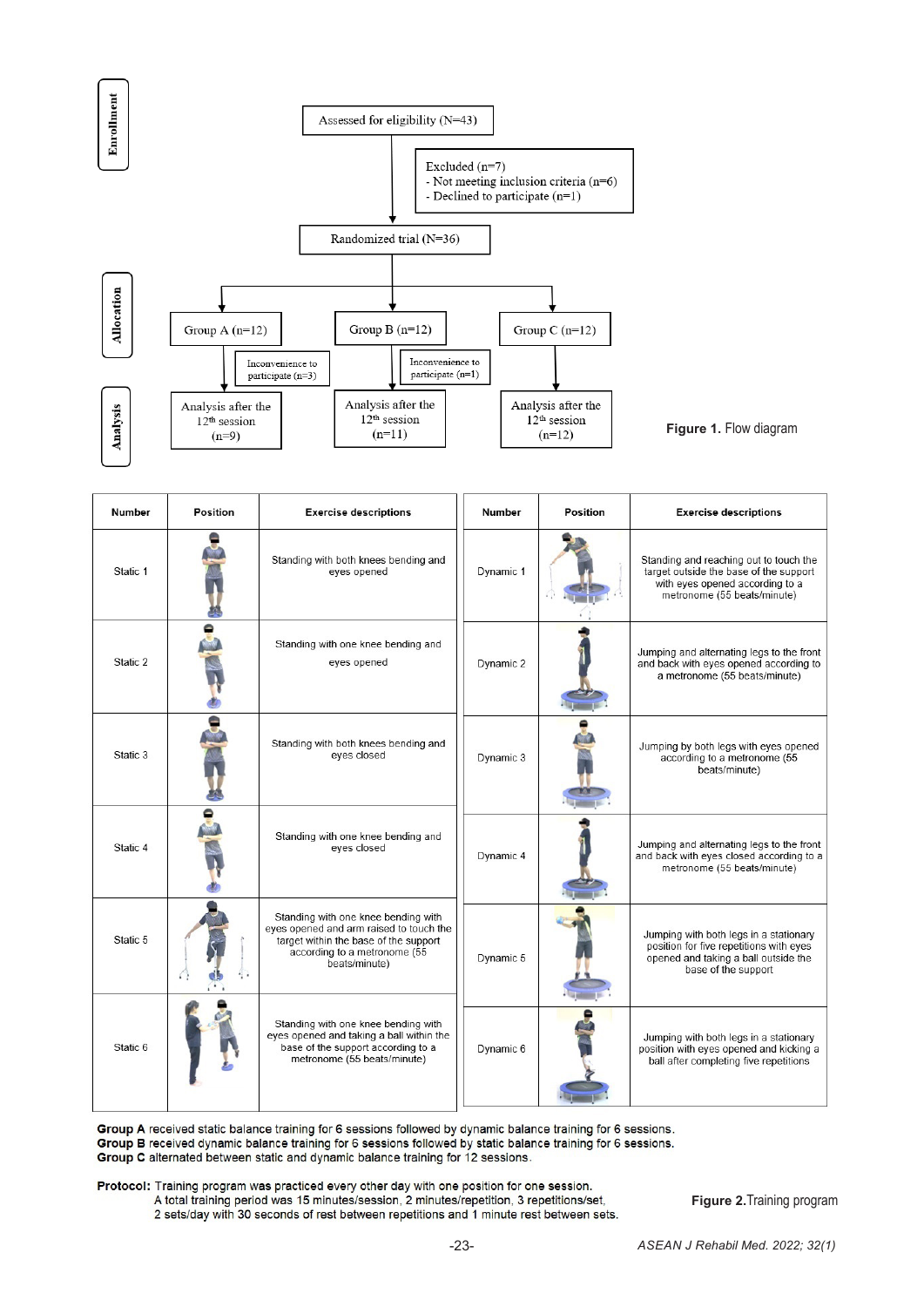Group B received dynamic balance training for 6 sessions followed by static balance training for 6 sessions. The training program was arranged as follows: Session 1 practiced Dynamic 1, Session 2 practiced Dynamic 2, Session 3 practiced Dynamic 3, Session 4 practiced Dynamic 4, Session 5 practiced Dynamic 5, Session 6 practiced Dynamic 6, Session 7 practiced Static 1, Session 8 practiced Static 2, Session 9 practiced Static 3, Session 10 practiced Static 4, Session 11 practiced Static 5, and Session 12 practiced Static 6 (Figure 2).

Group C alternated between static and dynamic balance training for 12 sessions. The training program was arranged as follows: Session 1 practiced Static 1, Session 2 practiced Dynamic 1, Session 3 practiced Static 2, Session 4 practiced Dynamic 2, Session 5 practiced Static 3, Session 6 practiced Dynamic 3, Session 7 practiced Static 4, Session 8 practiced Dynamic 4, Session 9 practiced Static 5, Session 10 practiced Dynamic 5, Session 11 practiced Static 6, and Session 12 practiced Dynamic 6 (Figure 2).

#### **Outcome measures**

All participants received the Side Hop Test for measuring stability, the Illinois Agility Test for measuring agility, and the Balance Test for measuring balance before the first day of training and after completion of the  $12<sup>th</sup>$  session (on the  $24<sup>th</sup>$ day after participants underwent the program).

Illinois Agility Test:22 This test was performed to assess agility performance. The reliability (ICC) was between 0.85- 0.98.22 There was a total of 8 cones, 4 of which was used to form a rectangle that was 5 meters wide and 10 meters long, and the other 4 cones were placed down the center of the rectangle at 3.3 meters apart.<sup>23</sup> When testing, the participants must run as quickly as possible through a specified path (Figure 3). A total of three cycles were conducted, and the shortest time representing the best agility performance was chosen and recorded in seconds.

Side Hop Test:<sup>24</sup> This test was performed to assess ankle stability. The reliability (ICC) was between 0.84-0.98.<sup>24,25</sup> The test method involved the participants jumping to the right and left as quickly as possible, consisting of 10 hops over a 30-centimeter line. The test was performed three times with one minute of rest between each time, and the shortest time representing the best stability performance was chosen and recorded in seconds.

Balance Test (on an ankle disk):26 This test was performed to assess balance performance, which is affected by the perception of joints in different ways including controlling the posture of the body and modifying the contraction of the muscles around the ankle. The reliability (ICC) was between 0.79-0.95.<sup>27</sup> The test method involved the participants standing with one leg on the ankle disk and arms crossed. If the raised foot touched the floor at any time, the time was immediately stopped and recorded in seconds. The longest time represented the best balance performance. The test was



**Figure 3.** Illinois Agility Test Pathway

performed on both sides for each leg.

#### **Statistical analysis**

Statistical analysis was calculated before training and after completion of the  $12<sup>th</sup>$  session. The statistical significance was set at *p*-value < 0.05. The selected statistics were analyzed as follows: (1) the Kolmogorov–Smirnov goodness of fit test was used to analyze the normal distribution; (2) the one-way ANOVA and Bonferroni tests were used to test differences in the mean values for agility, ankle stability, and balance of the three training programs; and (3) the paired sample t-test was used before training and after completion of the 12<sup>th</sup> session within the groups. Statistical calculations were performed using IBM SPSS, Version 26 for Windows.

### **Results**

All participants were allocated into three groups, which consisted of 12 people per group. A total of four participants (three in Group A and one in Group B) requested to withdraw due to inconvenience in continuing with the training. The number of participants in each group was consequently equal to 9, 11, and 12 in Group A, B, and C, respectively. There were no significant differences in the general characteristics between the three groups (*p* > 0.05) (Table 1). There were no significant differences in the Illinois Agility Test, Side Hop Test for both legs, and Balance Test for both legs at baseline between the three groups.

### **Illinois Agility test**

The mean differences in agility by the Illinois Agility Test among the three groups showed no significant differences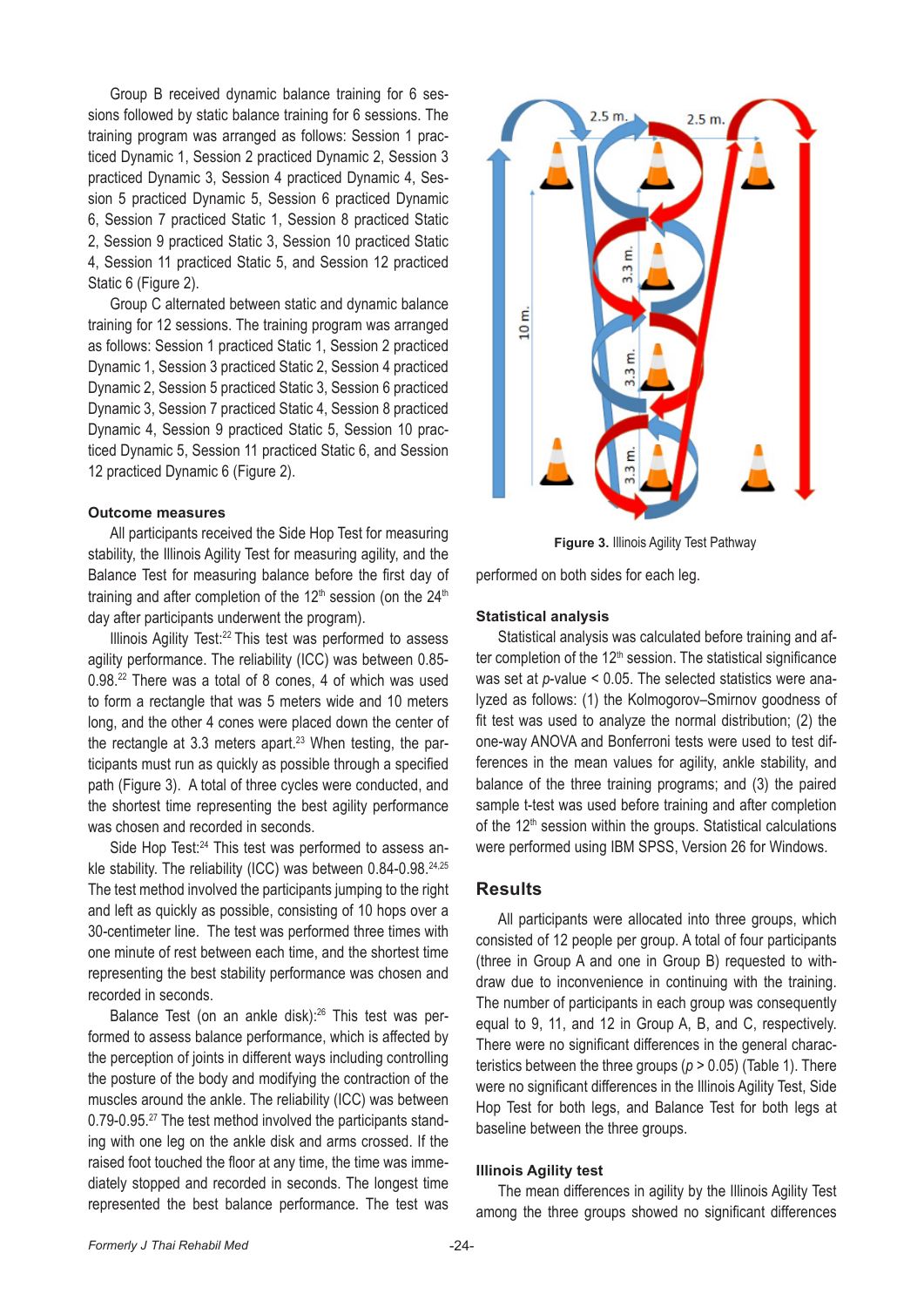#### **Table 1.** General characteristics of participants

|                 | Mean (SD)         |                    |                      |         |  |
|-----------------|-------------------|--------------------|----------------------|---------|--|
| Demographic     | Group A $(n = 9)$ | Group B $(n = 11)$ | Group C ( $n = 12$ ) | p-value |  |
| Age (years)     | 20.0 (1.66)       | 20.27 (1.49)       | 19.50 (0.80)         | 0.897   |  |
| Weight (kg)     | 62.52 (9.85)      | 60.45 (4.66)       | 60.75 (6.76)         | 0.650   |  |
| Height (cm)     | 173.80 (3.59)     | 170.75 (5.07)      | 171.82 (5.12)        | 0.175   |  |
| BMI ( $kg/m2$ ) | 22.07 (2.87)      | 21.07 (1.58)       | 20.84 (2.67)         | 0.393   |  |

\* Significant level; *p*-value < 0.05

**Table 2.** Comparison of the difference in stability, balance, and agility between the three groups

|           | Mean difference (sec) |                    |                    |         |  |  |
|-----------|-----------------------|--------------------|--------------------|---------|--|--|
| Outcome   | Group A $(n = 9)$     | Group B $(n = 11)$ | Group C $(n = 12)$ | p-value |  |  |
| Agility   |                       |                    |                    |         |  |  |
| Both legs | 0.80                  | 0.50               | 0.96               | 0.079   |  |  |
| Stability |                       |                    |                    |         |  |  |
| Right leg | 0.80                  | 0.90               | 0.87               | 0.870   |  |  |
| Left leg  | 0.88                  | 0.88               | 0.85               | 0.992   |  |  |
| Balance   |                       |                    |                    |         |  |  |
| Right leg | $-68.19$              | $-63.55$           | $-65.70$           | 0.995   |  |  |
| Left leg  | $-62.73$              | $-65.46$           | $-83.83$           | 0.389   |  |  |

\* Significant level; *p*-value < 0.05

Note: Negative value for balance shows an improvement in balance.

when comparing between Group A, B, and C (*p* = 0.079). The results are presented in Table 2.

However, a comparison of the agility values before training and after completion of the 12<sup>th</sup> session showed a statistically significant difference within Group A (*p* = 0.006), B (*p*  $<$  0.001), and C ( $p <$  0.001). The results are presented in Table 3.

### **Side Hop Test**

The mean differences in ankle stability by the Side Hop Test among the three groups showed no significant differences when comparing between Group A, B, and C of the right leg ( $p = 0.870$ ) and the left leg ( $p = 0.992$ ). The results are presented in Table 2.

However, a comparison of the Side Hop Test representing ankle stability before training and after completion of the  $12<sup>th</sup>$  session of the right leg showed a statistically significant difference within Group A (*p* = 0.001), B (*p* < 0.001), and C (*p* < 0.001). In addition, the Side Hop Test of the left leg showed a statistically significant difference within Group A (p = 0.023), B (*p* < 0.001), and C (*p* = 0.001). The results are presented in Table 3.

# **Balance Test**

The mean differences in the Balance Test among the three groups showed no significant difference when comparing between Group A, B, and C of the right leg (*p* = 0.995) and the left leg  $(p = 0.389)$ . The results are presented in Table 2.

However, a comparison of the balance values before training and after completion of the  $12<sup>th</sup>$  session of the right leg showed a statistically significant difference within Group A (*p* < 0.001), B (*p* < 0.001), and C (*p* < 0.001). In addition, the balance test of the left leg showed a statistically significant difference within Group A (*p* = 0.001), B (*p* < 0.001), and C ( $p < 0.001$ ). The results are presented in Table 3.

### **Discussion**

This study aimed to compare 12 sessions of static and dynamic balance training from three different programs that are suitable for increasing agility, stability, and balance in a short period. Comparisons were made between the three groups and within the groups before and after the completion of the  $12<sup>th</sup>$  training session among healthy male university student volunteers.

Ankle stability by the Side Hop Test showed no difference between the three groups (static followed by dynamic balance training, dynamic followed by static balance training, and alternating between static and dynamic balance training programs) after completion of the  $12<sup>th</sup>$  session. The programs for all three groups may have resulted in muscle contraction. Muscle onset latency of the peroneus longus and tibialis anterior muscles after a balance training program thereby improves the mechanoreceptor function, where both muscles are related to the postural control and medial longitudinal arch of foot stability.28 Therefore, the participants from all three groups demonstrated an increase in ankle stability after completing the training programs in this study.

However, after completion of the  $12<sup>th</sup>$  session, ankle stability by the Side Hop Test within each group increased when comparing before and after training. Consistent with a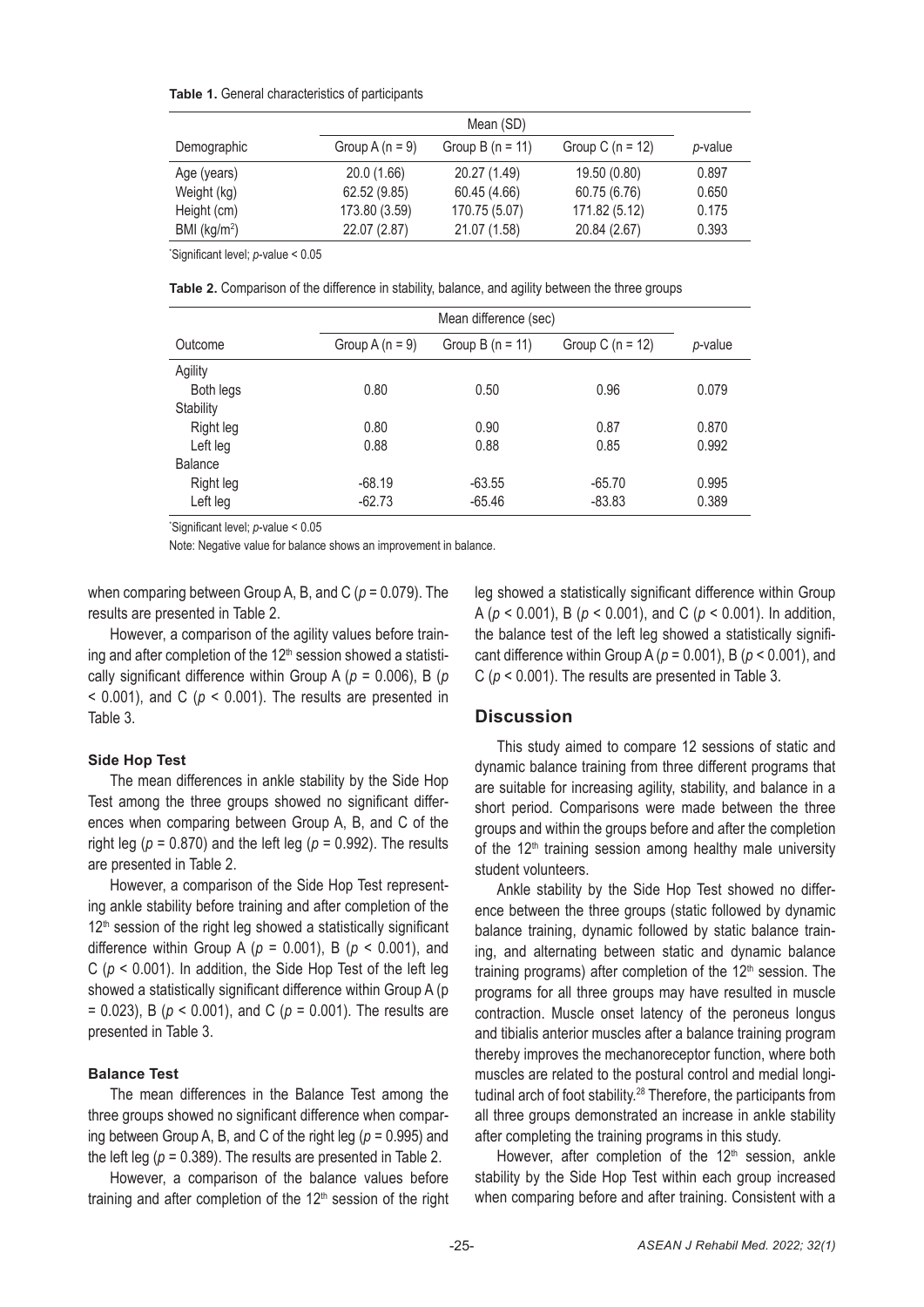|  | Table 3. Comparison of the difference in stability, balance, and agility before and after training within the three groups |  |  |  |
|--|----------------------------------------------------------------------------------------------------------------------------|--|--|--|
|  |                                                                                                                            |  |  |  |

|                | Mean (SD) (sec)           |                |                      |                           |                |         |                           |                   |                      |
|----------------|---------------------------|----------------|----------------------|---------------------------|----------------|---------|---------------------------|-------------------|----------------------|
| Outcome        | Group A $(n = 9)$         |                |                      | Group B $(n = 11)$        |                |         | Group C ( $n = 12$ )      |                   |                      |
|                | <b>Before</b><br>training | After training | p-value              | <b>Before</b><br>training | After training | p-value | <b>Before</b><br>training | After<br>training | p-value              |
| Agility        |                           |                |                      |                           |                |         |                           |                   |                      |
| Both legs      | 18.25 (1.24)              | 17.45 (0.87)   | $0.006*$             | 18.25 (0.89)              | 17.75 (0.75)   | < 0.001 | 18.58 (0.77)              | 17.63 (0.73)      | < 0.001              |
| Stability      |                           |                |                      |                           |                |         |                           |                   |                      |
| Right leg      | 3.95(0.58)                | 3.16(0.29)     | $0.001$ <sup>*</sup> | 4.34(0.71)                | 3.43(0.39)     | < 0.001 | 4.10(0.59)                | 3.23(0.30)        | < 0.001              |
| Left leg       | 4.13(1.07)                | 3.25(0.30)     | $0.023$ <sup>*</sup> | 4.40(0.58)                | 3.51(0.50)     | < 0.001 | 4.23(0.62)                | 3.38(0.31)        | $0.001$ <sup>*</sup> |
| <b>Balance</b> |                           |                |                      |                           |                |         |                           |                   |                      |
| Right leg      | 19.55 (15.39)             | 87.75 (38.33)  | < 0.001              | 6.11(5.30)                | 69.66 (36.76)  | < 0.001 | 16.68 (17.70)             | 82.38 (39.12)     | < 0.001              |
| Left leg       | 12.46 (10.30)             | 75.19 (44.36)  | $0.001^*$            | 4.74 (2.99)               | 70.19 (32.29)  | < 0.001 | 8.71(6.12)                | 91.54 (42.08)     | < 0.001              |

previous study, lower extremity training can improve muscle strength, balance, and proprioception, which are the components of ankle stability.29,30 A previous study showed that balance training on a balance board for an appropriate amount of time of more than three weeks can effectively increase ankle stability and the medial-lateral center of pressure of the foot, thus improving foot stability.<sup>31</sup> Consistent with a period program, this study used over three weeks for balance training on an ankle disk and a mini trampoline, in which the results showed an improvement in stability in all training programs. Dynamic training by using a mini trampoline involved movements that occurred when the body's position changed from one location to another, which caused a disturbance in the balance of the body.32 In contrast, static balance training by using an ankle disk involved a small pivot movement at a central point where the postural adjustment was controlled by a platform and the base of the unit.<sup>17</sup> The effects of static and dynamic balance training increased body movement and stability of the lower limbs, which can improve muscle strength and maintain balance resulting in muscles working harder to achieve a certain posture and improvement in ankle stability.<sup>17,32</sup> The minimal detectable change (MDC) of the Side Hop Test ranged from 1.4 to 1.9 seconds in male children and adolescents aged 10-16 years.<sup>25</sup> The average stability time values in this study were 0.8, 0.9, and 0.9 seconds in Group A, B, and C, respectively, in regard to improvement after completion of the 12<sup>th</sup> session on the dominant side of participants aged 18-22 years. The reason for the difference in improvement value might be due to the difference in age.

The agility values from the Illinois Agility Test showed no difference between the three groups in improvement due to the static and dynamic balance exercises, which were used to improve agility and functional movement in daily life consistent with a previous study.<sup>33</sup>

However, comparing the agility values before and after completion of the 12<sup>th</sup> training session showed an increase in agility performance within each group. The results of the Illinois Agility Test were consistent with a previous study, which determined that static and dynamic balance training should be practiced appropriately to increase agility.<sup>34</sup> Static balance training using an ankle disk resulted in an increase in proprioceptive senses, balance, and coordination. Dynamic balance training using a mini trampoline resulted in an increase in stability, balance, proprioceptive senses, muscle power, muscle strength, and coordination. The results of alternating between the static and dynamic balance training showed an increase in agility performance, the same as in the other groups. In addition, a previous study on football players determined that agility training combined with balance training could increase athletic performance.<sup>35</sup> Another study has also determined that agility and coordination were highly correlated with the ability to maintain balance.<sup>36</sup> The Illinois Agility Test's minimal detectable change (MDC) was equal to 0.52 seconds in male athletes of team sports.<sup>22</sup> This study showed improvement of agility time values, which were 0.8, 0.5, and 1.0 seconds in Group A, B, and C, respectively, after completion of the 12<sup>th</sup> session.

The balance test showed no difference between the three groups of training program. Several studies have suggested using static and dynamic exercise for improving balance.<sup>32,37</sup> The results of the static balance training on an unstable surface were related to the center of pressure excursion, surface pressure, and degree of sway, while the results of the dynamic balance training were related to leg movements and landing from a jump. $37$  As a result, all three groups in this study exhibited good balance.

When comparing within each group for the Balance Test, an increase in balance was found after completion of the 12<sup>th</sup> training session. Consistent with a previous study, the improvement of balance was due to the function of the internal movement of the joints, sensory organization, musculoskeletal system, motor coordination, weight balance adjustment, and environment adaptation.<sup>38</sup> The training program in this study was comprised of static and dynamic balance training to improve joint awareness and balance related to closed and opened kinetic chains. A previous study among healthy adults who had no exercise habits found that both closed and opened kinetic chains increased balance. Moreover, closed kinetic chain training affected joint compression, proprioceptive feedback from the foot, muscle activity, and neuro-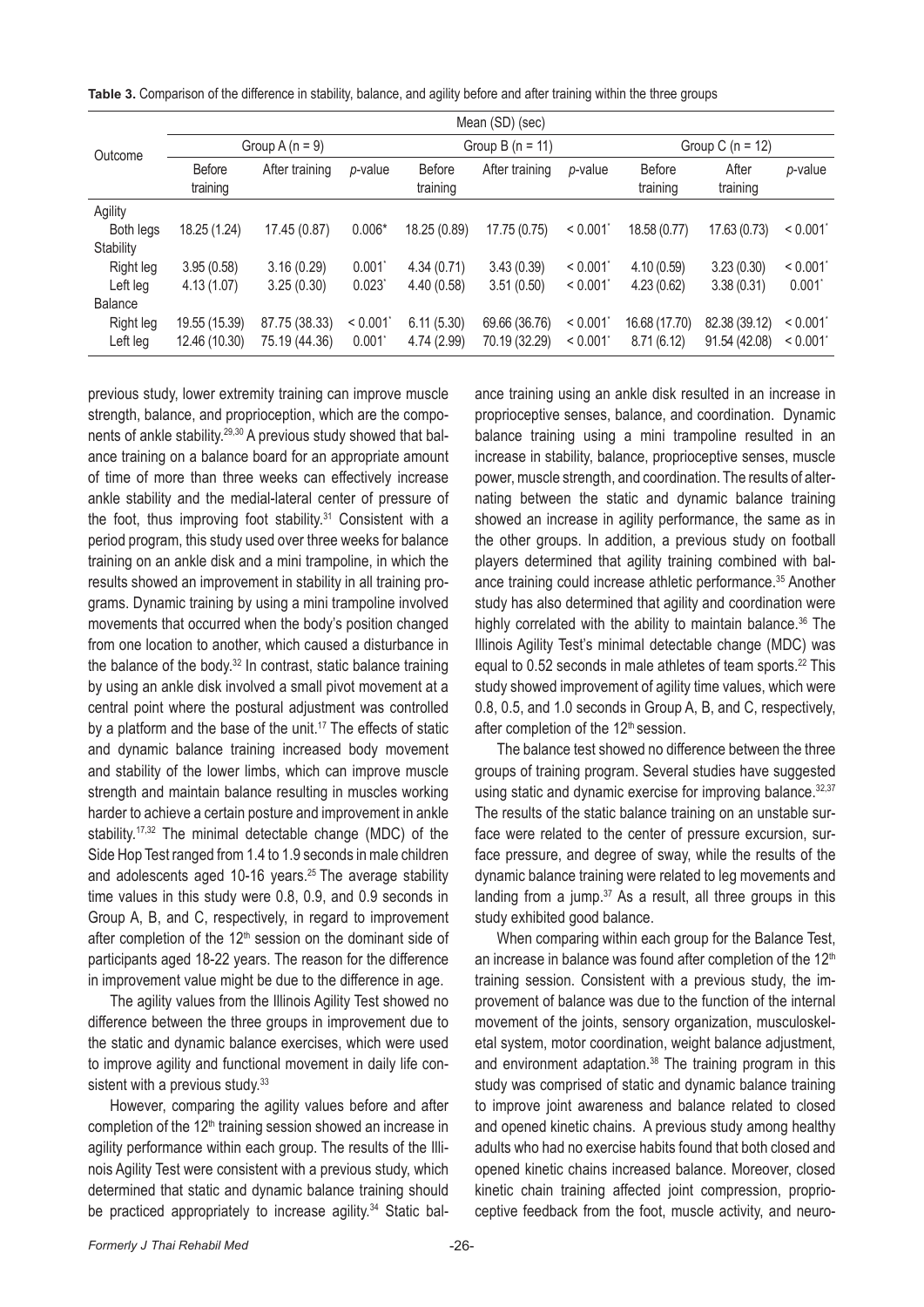muscular control during exercise with a posture similar in real life.39 A previous study found that static balance training involved standing still on both feet and causing the body to sway from the base of the support. The measurement indicated the average of the center of pressure and the variance of the position by the function of the nervous system and muscles.32 A static balance training program with an ankle disk can prevent ankle sprain by stimulating proprioception and helping to slow down the activation of the tibialis anterior and tibialis posterior muscles, which twist the ankle inward to prevent excessive ankle inversion.<sup>40</sup> During training on an ankle disk, the difficulty level can be increased by decreasing the base of the support. An ankle disk training program was used as a learning mechanism. Proprioceptive activity can help improve postural control and physical movements in ordinary people.27 Some research on ankle disk training focused on the contraction of the muscles around the ankle in healthy individuals. The training program with an ankle disk helped prevent the occurrence of ankle sprain and prevent functional instability in terms of acute ankle sprains for people with first-time ankle sprains.41 Dynamic training involved movement that occurred when the body's position changed from one location to another, which caused disturbance in the balance of the body.<sup>32</sup> This research used a mini trampoline because it can increase body movement outside the base of the support to improve muscle strength and maintain balance. A mini trampoline is a device that has an unstable surface, which makes the muscles work harder to achieve a certain posture and induces postural control after training.42 The minimal detectable change (MDC) of the balance test on an ankle disk is needed for further study.

The benefits of this study included the development of effective training programs and the option to select a training pattern that is appropriate for specific problems. The strengths of this study included easy training and minimal equipment. The limitation of this study was in the limited time available to collect data. If the training period was longer, the results might be more evident due to the period of training. Further studies should identify training programs for each sport and study the long-term effects of training to determine how to improve ankle stability, balance, and agility.

# **Conclusions**

The effects of three different programs (static balance training for 6 sessions followed by dynamic balance training for 6 sessions, dynamic balance training for 6 sessions followed by static balance training for 6 sessions, and alternating between static and dynamic balance training for 12 sessions) on agility, stability, and balance in healthy male university students demonstrated improvement after completion of the 12<sup>th</sup> session in all training programs. However, no significant differences were found between the three groups because the three exercise programs induced body movement that led to maintaining position. Therefore, a healthy person who aims to improve agility, stability, and balance can use any of the three training programs within a short training period to increase physical performance.

# **Disclosure**

No potential conflict of interest relevant to this article was reported.

# **Acknowledgements**

This study was granted by the Department of Physical Therapy, School of Allied Health Sciences, Walailak University, Nakhon Si Thammarat, Thailand.

# **References**

- 1. Reuter PR, Fichthorn KR. Prevalence of generalized joint hypermobility, musculoskeletal injuries, and chronic musculoskeletal pain among American university students. PeerJ. 2019;7;e7625. doi: 10.7717/peerj.7625
- 2. Jacobsson J, Timpka T, Kowalski J, Nilsson S, Ekberg J, Renström P. Prevalence of musculoskeletal injuries in Swedish elite track and field athletes. Am J Sports Med. 2012;40:163-9.
- 3. Diss CE. The reliability of kinetic and kinematic variables used to analyse normal running gait. Gait Posture. 2001;14:98-103.
- 4. Winter DA. Kinematic and kinetic patterns in human gait: variability and compensating effects. Hum Mov Sci. 1984;3:51-76.
- 5. Harris GF, Wertsch JJ. Procedures for gait analysis. Arch Phys Med Rehabil. 1994;75:216-25.
- 6. Calestine J, Bopp M, Bopp CM, Papalia Z. College student work habits are related to physical activity and fitness. Int J Exerc Sci. 2017;10:1009-17.
- 7. Kovindha A. Trunk balance and maintaining a body position the cornerstone of functional activities. ASEAN J Rehabil Med. 2021;31:39.
- 8. Hall EA, Docherty CL, Simon J, Kingma JJ, Klossner JC. Strength-training protocols to improve deficits in participants with chronic ankle instability: a randomized controlled trial. J Athl Train. 2015;50:36-44.
- 9. Olsen OE, Myklebust G, Engebretsen L, Holme I, Bahr R. Exercises to prevent lower limb injuries in youth sports: cluster randomised controlled trial. BMJ. 2005;330:449-55.
- 10. Schneider M, Dunn A, Cooper D. Affect, exercise, and physical activity among healthy adolescents. J Sport Exerc Psychol. 2009;31:706-23.
- 11. Bize R, Johnson JA, Plotnikoff RC. Physical activity level and health-related quality of life in the general adult population: a systematic review. Prev Med. 2007;45:401-15.
- 12. Sarah J, Lisman P, Gribbin TC, Murphy K, Deuster PA. Systematic review of the association between physical fitness and musculoskeletal injury risk: part 3—flexibility, power, speed, balance, and agility. J Strength Cond Res. 2019;33:1723-35.
- 13. Handaru GY, Rika I, Prastowo NA. The correlation between VO2max with agility and musculoskeletal injury profile among teenage badminton athletes. Qual Sport. 2019;1;44-52.
- 14. Armstrong R, Greig M. The functional movement screen and modified Star Excursion Balance Test as predictors of T-test agility performance in university rugby union and netball players. Phys